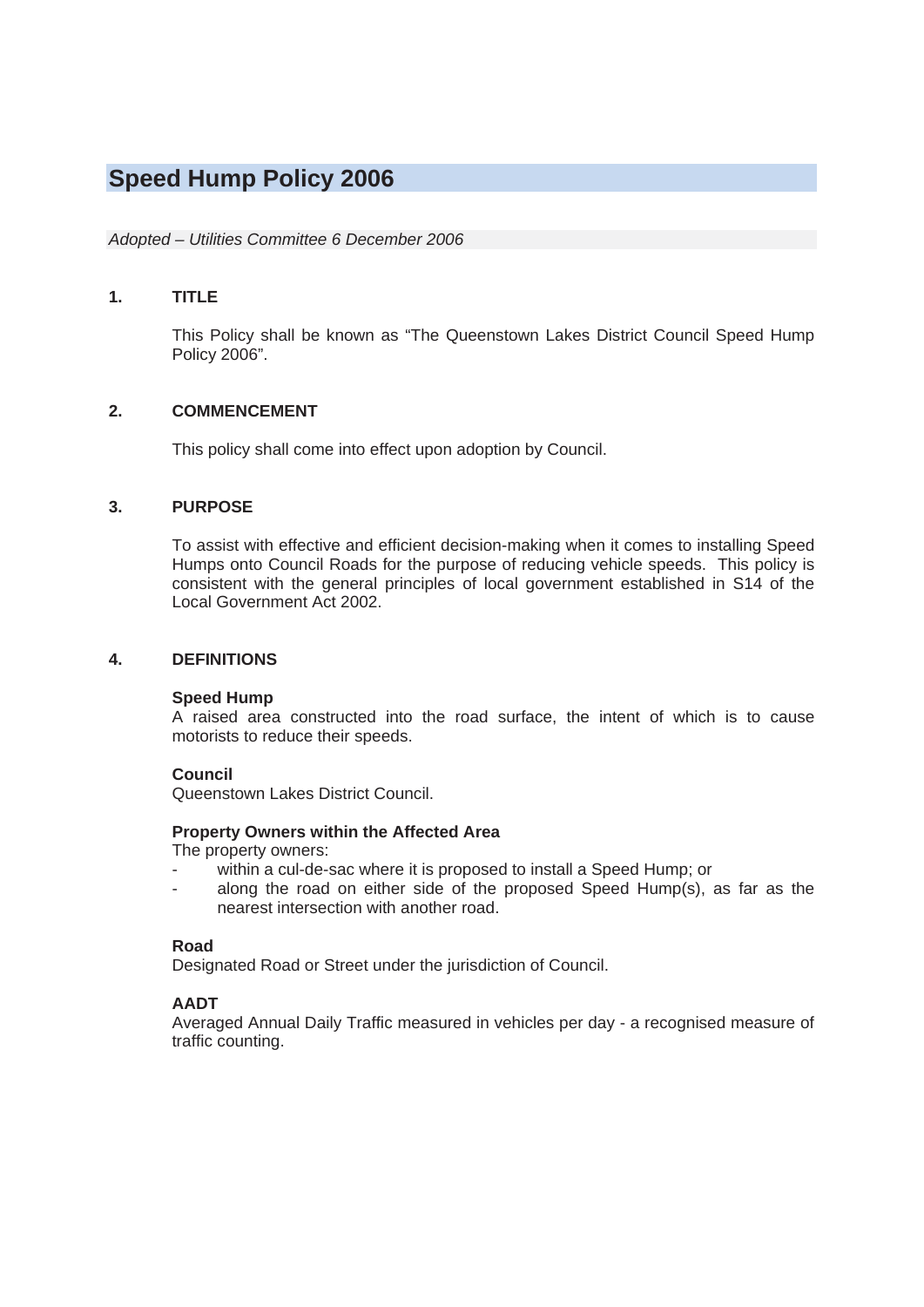# **5. POLICY STATEMENT**

 *(Note that this section is confined to statement of policy. Explanations and background information can be found under point 7.).* 

 One or more Speed Humps may be installed on a Road where conditions meet the following criteria:

# **i) Petition From Residents**

- A letter has been received from a resident of the road requesting consideration of the installation of a Speed Hump in a particular location;
- Council Engineering staff have investigated the request and confirmed to the applicant that it meets the criteria adopted by Council; and
- A petition (organised by the applicant) has been submitted bearing the signatures of at least 75% of the property owners within the affected area that clearly stipulates that the residents wish to have the particular Speed Hump(s) installed as proposed.

# **ii) Alternatives Investigated**

 Alternative traffic calming measures have been investigated and are found to be inadequate or inappropriate. These may include:

- Speed cameras, either permanent installations or mobile;
- Chicanes, eliminating through roads, or other safe physical methods; or
- Any other method of encouraging motorists to stay within the speed limit.

## **iii) Road Classifications**

 The Road is classified as a local road with posted speed limit of 50kmh or less. Speed Humps are not permitted on:

- collector routes;
- arterial routes;
- rural roads:
- emergency vehicle access routes;
- roads used frequently by heavy vehicles;
- bus routes; and
- and in any other situation where the usage of speed humps is shown to be inappropriate by an in-depth traffic study.

# **iv) Vehicle Numbers**

 The minimum AADT is 300 vehicles per day and the maximum 1,500 (unless the installation would be a component in a comprehensive local traffic management plan).

## **v) Speed Counts**

30% of vehicles exceed 50kmh or 20% exceed 60kmh.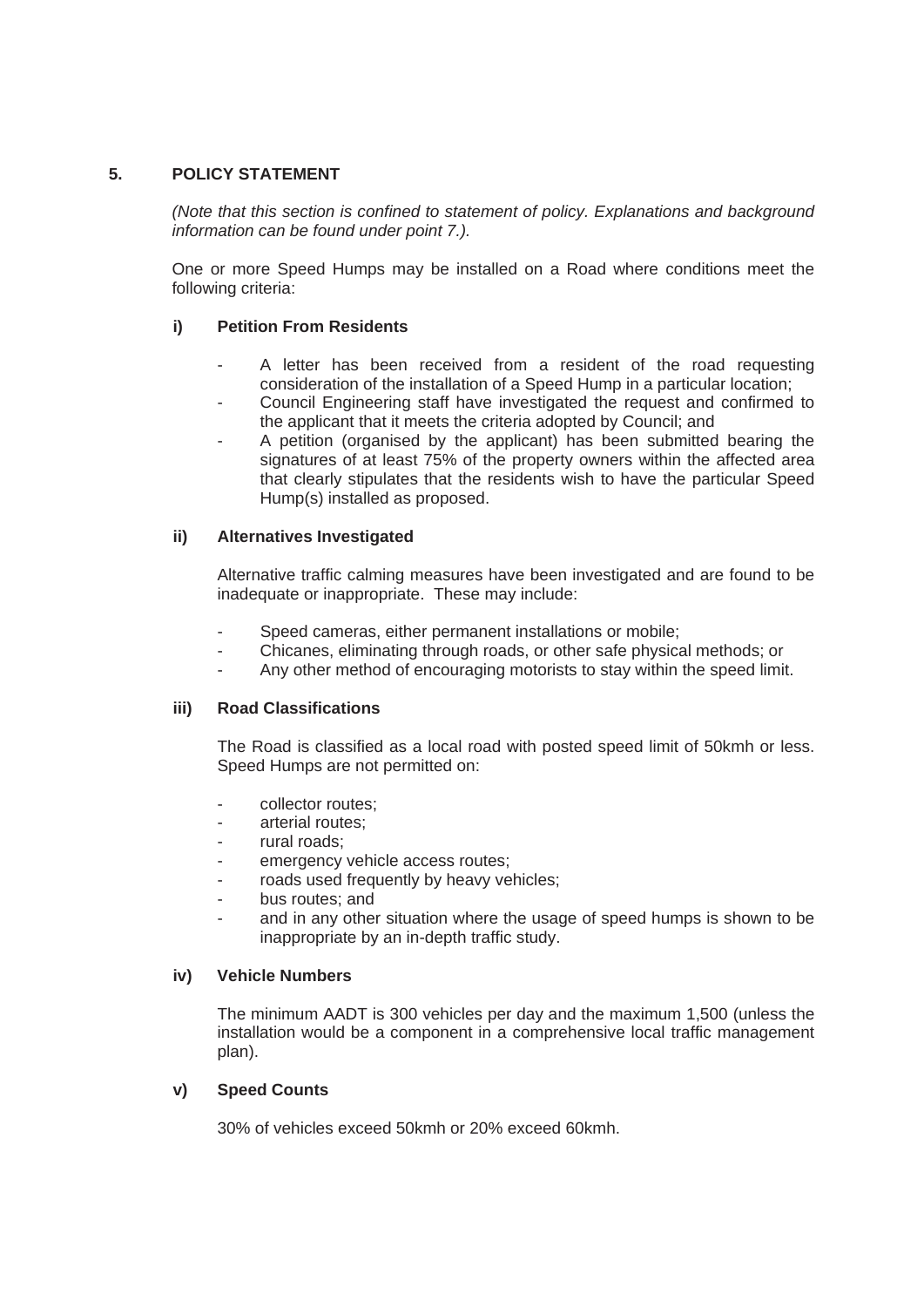# **vi) Roading Geometry**

In the vicinity of the proposed speed hump:

- The gradient of the Road shall be 8% or less.
- Any horizontal curve shall have a radius greater than 60m.
- Any vertical curve shall allow sight distance greater than the minimum safe stopping distance.
- The Road shall have no more than two lanes and a maximum paved width of 12m.
- The road surface shall be free draining, with no additional ponding resulting from the construction of the Speed Hump.
- There shall be no uncontrolled intersections within 30 metres of the proposed Speed Hump, or intersections controlled by traffic lights or stop signs in the direction of traffic flow within 60m.
- There shall be no interference with access to adjacent properties at the time of installation.
- The Road shall be longer than 250m.

## **vii) Speed hump specification**

 The Speed Hump shall be constructed in accordance with Council's drawing no XXXX, and include the provision of appropriate warning signs and road markings.

## **viii) Spacing**

Spacing between Speed Humps shall be more than 200m.

## **ix) Future Resurfacing**

 When a Speed Hump is approved for any Road that will be resurfaced within two years, installation will be delayed to be carried out concurrently with the resurfacing exercise, or after it is completed.

## **x) Priorities and Funding**

 An approved Speed Hump project will be added to the list of Roading Minor Safety Works and prioritised in accordance with Council Policy. Construction will be funded from the appropriate Roading Minor Safety Budgets in accordance with the project priorities, and timing will depend on when the funds are available.

## **6. Speed Hump may be removed from a Road when the following conditions are met:**

- i) The Road classifications as described in section E.3 above changes from local road to one of the others where Speed Humps would not normally be permitted; or
- ii) Where AADT's (average number of vehicle per day) change to being outside the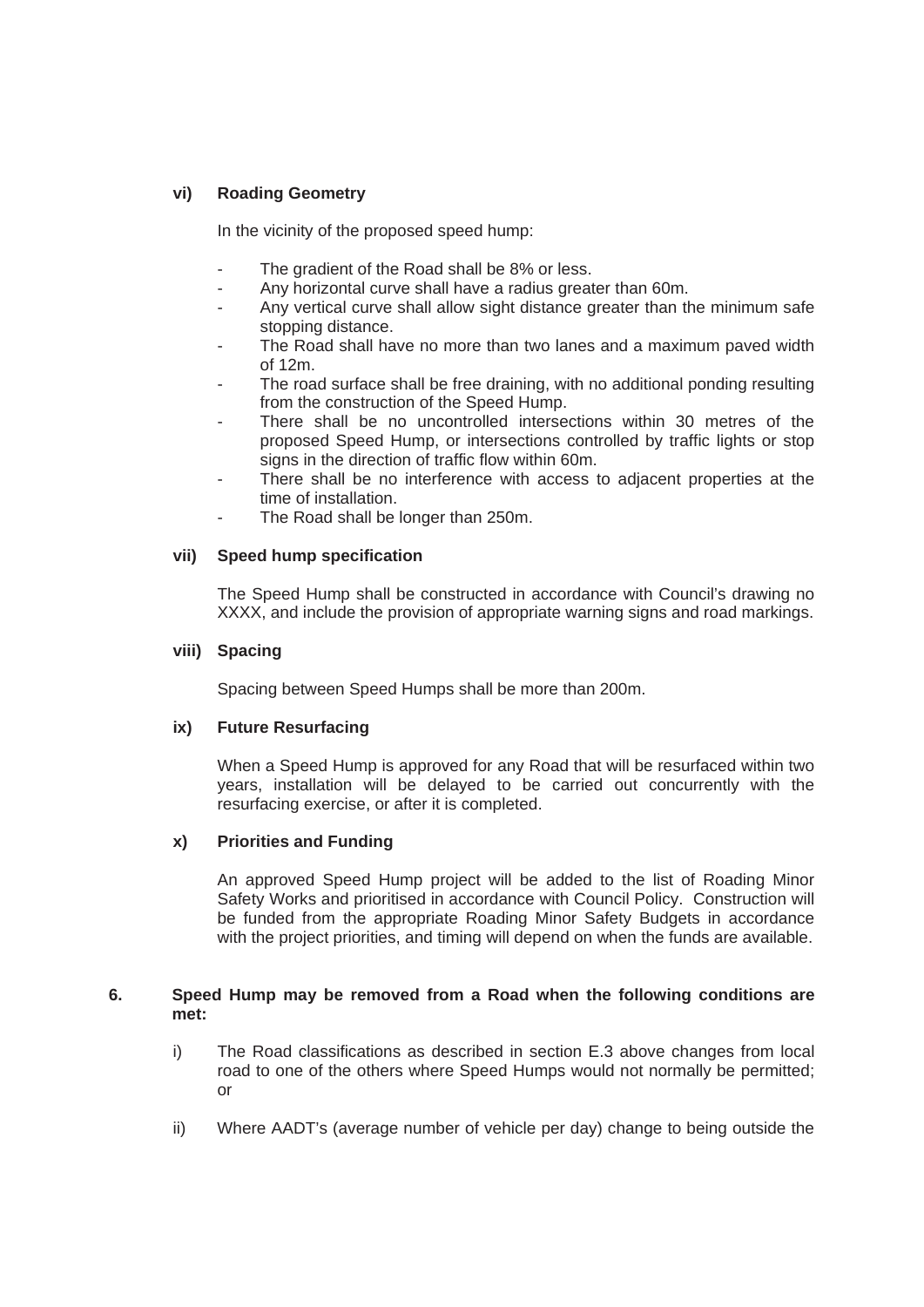range where Speed Humps would normally be permitted; or

iii) Where 75% or more of the property owners within the affected area petition for its removal.

 In the event of the removal being proposed on the basis of i) or ii) above, the property owners within the affected area will be consulted with, and removal will be subject to Council approval in all three cases.

## **7. Background and Explanation**

 Council does from time-to-time receive requests for the installation of Speed Humps on streets or sections of road in response to perceived cases of excessive speed in these areas that might constitute a risk to pedestrians, particularly children, and other road users. In some cases this is associated with excessive noise (Boy Racer syndrome).

#### Source of this document

 This document is the distillation of a number of policy documents downloaded from the internet, covering communities in the USA, Australia and New Zealand, with the aim of taking the best from each and avoiding mistakes that might have been made by others.

#### Intent

 The Policy Conditions have been selected to ensure that correctly designed Speed Humps are installed in appropriate locations so as to minimise adverse impacts on legitimate traffic movements. They aim to ensure that the reasons for installation are valid, that locations are appropriate, and there is widespread acceptance in the local community of the need.

#### Definition of a Speed Hump

Many documents distinguish between "Speed Humps" and "Speed Bumps".

 A Speed Bump is a "*sharp abrupt rise in pavement used in parking lots and other low speed areas to keep vehicles moving slowly*". Typically a Speed Bump is 1m long (in the direction of traffic flow) and 125mm to 150mm high. The effects are severe with increased risk of damage to vehicles and injury to cyclists.

 A Speed Hump, on the other hand is typically more than 3.5m long and only 75mm to 100mm high. The effects are much less severe, punishing faster moving motorists, but having little effect on slower law-abiding motorists and ensuring much less risk of damage to vehicles or loss of control.

 In the Queenstown Lakes District the distinction between these can be blurred, with what has been constructed sometimes being closer to a "Speed Bump" than a "Speed Hump."